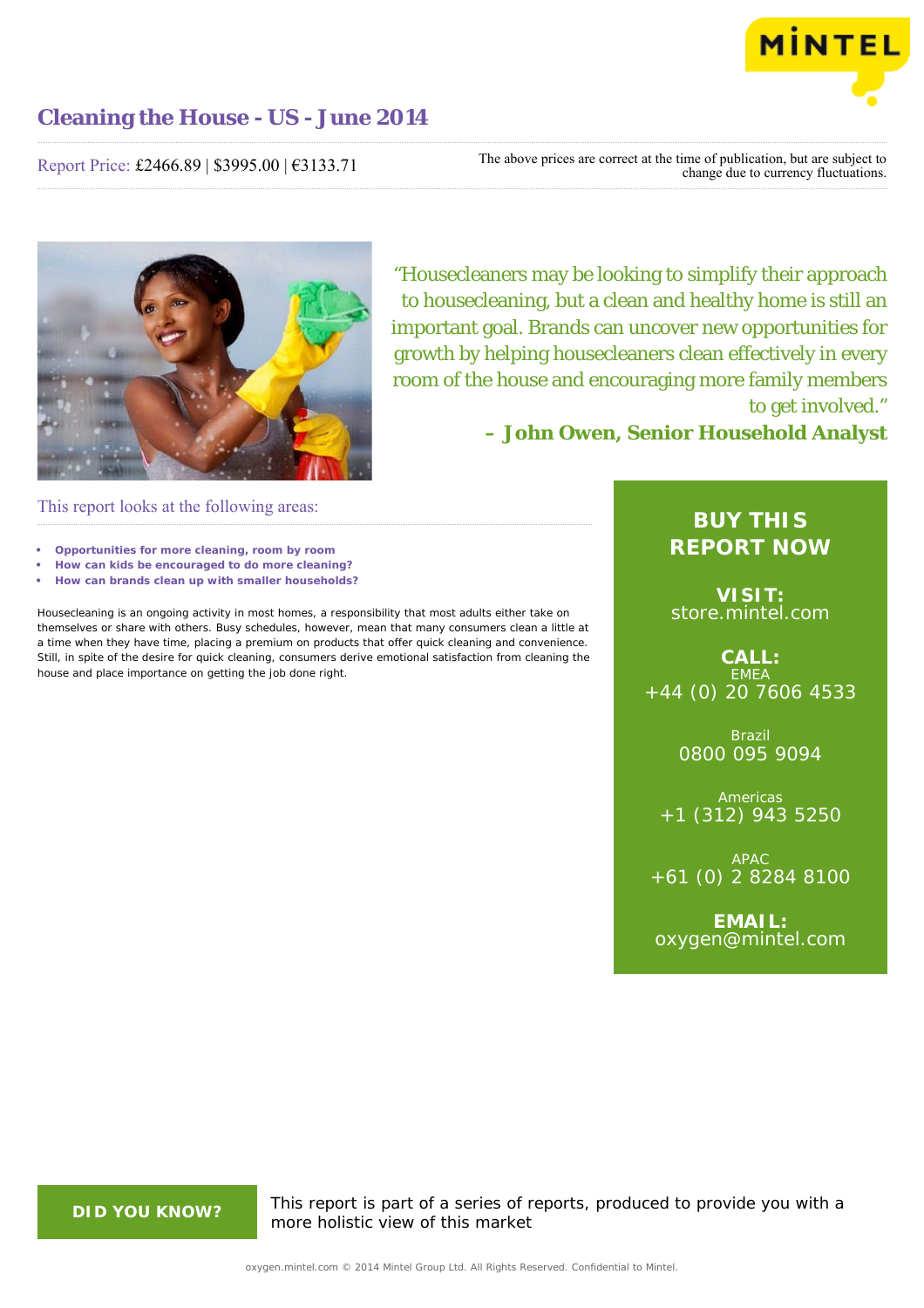

Report Price: £2466.89 | \$3995.00 | €3133.71

The above prices are correct at the time of publication, but are subject to change due to currency fluctuations.

# **Table of Contents**

| Scope and Themes                                                                                                                                                                                                               |
|--------------------------------------------------------------------------------------------------------------------------------------------------------------------------------------------------------------------------------|
| What you need to know                                                                                                                                                                                                          |
| Definition                                                                                                                                                                                                                     |
| Data sources                                                                                                                                                                                                                   |
| Consumer survey data                                                                                                                                                                                                           |
| Abbreviations and terms                                                                                                                                                                                                        |
| Abbreviations                                                                                                                                                                                                                  |
| Terms                                                                                                                                                                                                                          |
| The contract of the contract of the contract of the contract of the contract of the contract of the contract of the contract of the contract of the contract of the contract of the contract of the contract of the contract o |

# **Executive Summary**

# Most do at least some cleaning, devote almost four hours a week to it

Figure 1: Time spent cleaning, by gender and age, March-April 2014

# Overall, housecleaners inclined to clean as they go

Figure 2: Overall approach: a little at a time vs top-to-bottom cleaning, by time spent cleaning the house, March-April 2014

#### Heavier cleaners more likely to prefer specialized cleaning products

Figure 3: Overall approach: multipurpose vs specialized, by time spent cleaning the house, March-April 2014

# Heavy housecleaners motivated by more than just dirt and grime

Figure 4: Attitudes toward home care, agree strongly, by amount of time spent cleaning the house, March-April 2014

#### Cleaning approaches vary by task

Figure 5: Approach to different cleaning tasks, March-April 2014

#### What it means to be clean differs by room of the house

Figure 6: Cues for having cleaned enough, top three selections, kitchen and bathroom, March-April 2014

Figure 7: Cues for having cleaned enough, top three selections, bedroom and living/family room, March-April 2014

#### What we think

| <b>Issues and Insights</b>                       |
|--------------------------------------------------|
| Opportunities for more cleaning, room by room    |
| The issues                                       |
| The implications                                 |
| How can kids be encouraged to do more cleaning?  |
| The issues                                       |
| The implications                                 |
| How can brands clean up with smaller households? |
| The issues                                       |

The implications

## **Trend Application**

Trend: Minimize Me Trend: Mood to Order

# BUY THIS REPORT NOW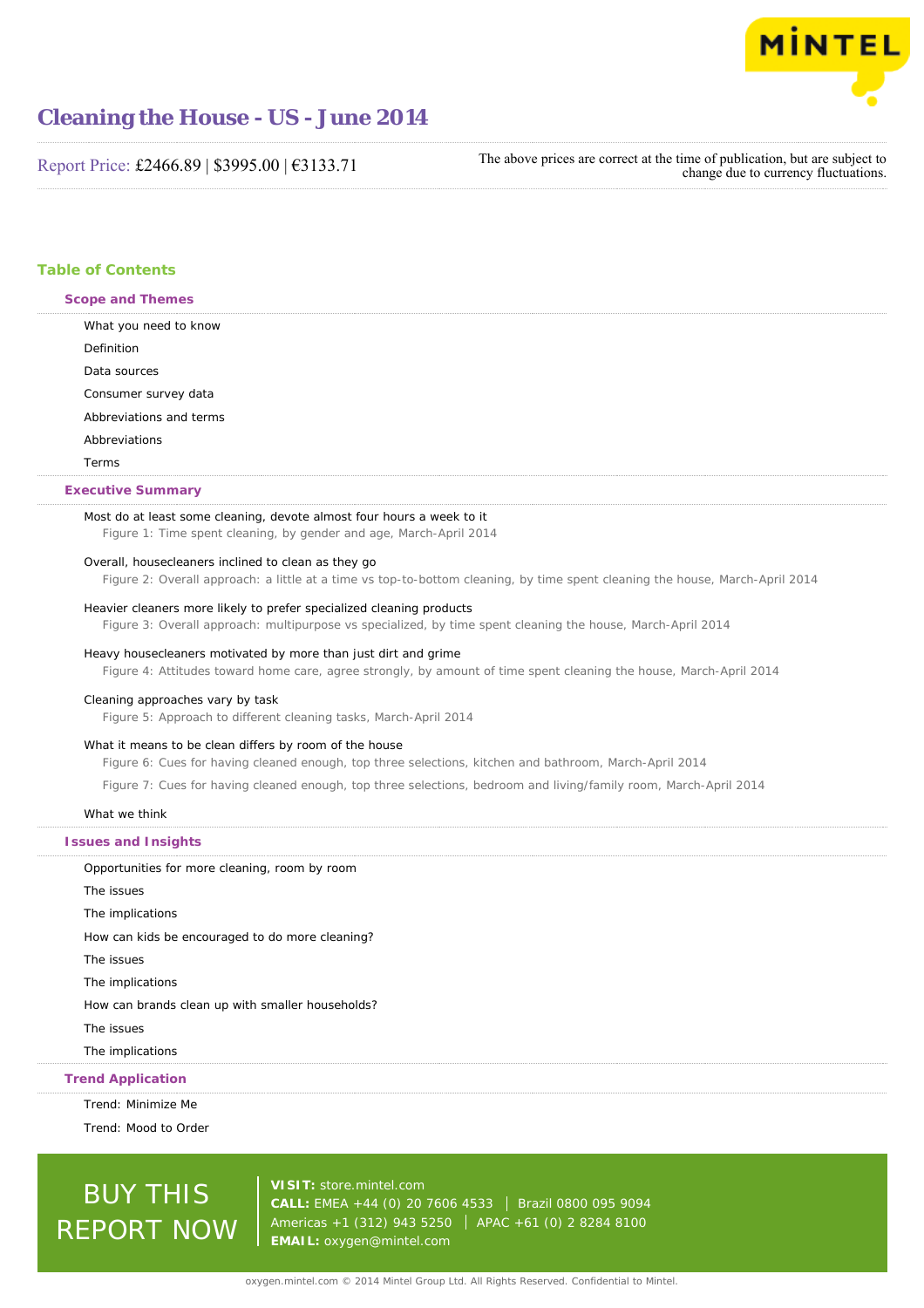

# Report Price: £2466.89 | \$3995.00 | €3133.71

The above prices are correct at the time of publication, but are subject to change due to currency fluctuations.

#### Trend: FSTR HYPR

#### **Market Overview**

#### Household surface cleaners

#### Slow growth, but opportunities for products that enable easy, effective cleaning

Figure 8: Total US sales and fan chart forecast of household surface cleaners, at current prices, 2008-18

#### Convenience and ease drive segment shifts

Figure 9: Sales of household surface cleaners, by segment, 2011 and 2013

#### Declining use of most labor-intensive cleaners reflects shift in habits

Figure 10: Household usage of surface cleaners, 2008-13

#### Vacuum cleaners

#### Market regains momentum, but sales still below their 2008 level

Figure 11: Total US sales and fan chart forecast of vacuum cleaners, at current prices, 2008-18

#### Handling issues prominent on list of vacuum cleaner complaints

Figure 12: Problems with vacuum cleaners, July 2013

#### Pet owners and allergy sufferers a key market for added features

Figure 13: Willing to pay more for added features and services, by pet ownership and presence of allergy/asthma sufferers in

household, July 2013

# **Market Drivers**

#### Time spent on housework declined just slightly between 2003 and 2012

#### Gender gap in housework narrows modestly

Figure 14: Time spent daily on housework, minutes, 2003-12

#### More households, but households getting smaller

Figure 15: Households, by presence of own children, 2003-13

Figure 16: Household size, 2003-13

#### Growing influence of Hispanic market

Figure 17: Households with own children, by race and Hispanic origin of householder, 2013

Figure 18: Population, by race and Hispanic origin, 2009-19

#### **Innovations and Innovators**

Shifting cleaning behaviors drive innovation and vice versa

Gel from Mr. Clean emphasizes spot cleaning

Swiffer continues to innovate with quick-clean equipment

Pine-Sol adds convenience of bucket-free floor cleaning

Windex puts easy cleaning within reach

Coatings reduce need for surface cleaning

Kaboom highlights transparent shield

Improved battery life helps to push cordless vacuum boundaries

Rowenta Delta Force features triangular head to get into corners

Gtech AirRam offers cordless operation and USB connectivity

## Dyson Hard combines vacuuming and wiping in a single appliance

# BUY THIS REPORT NOW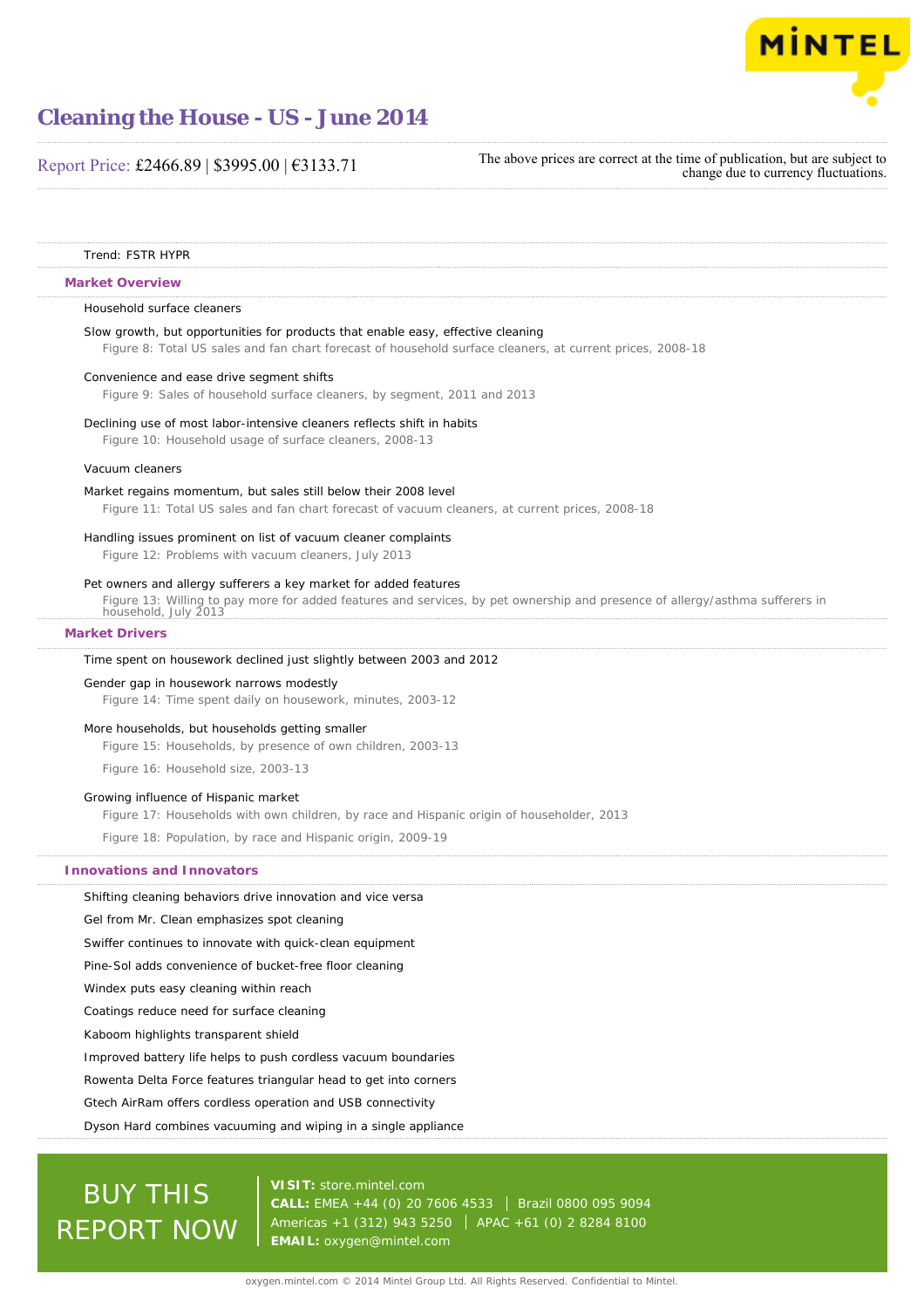

# Report Price: £2466.89 | \$3995.00 | €3133.71

The above prices are correct at the time of publication, but are subject to change due to currency fluctuations.

## **Marketing Strategies**

#### Swiffer highlights users to demonstrate housecleaning utility

Figure 19: Swiffer "Morty Are You Listening?" TV ad, 2013

Figure 20: Swiffer "The Rukavinas" TV ad, 2014

Figure 21: Swiffer "The Rukavinas" TV ad, 2014

## **Responsibility for Cleaning the House**

### Key points

Most adults report doing some or most of the cleaning Figure 22: Responsibility for cleaning the house, March-April 2014

# Women still more likely to view themselves as responsible for cleaning Figure 23: Does some or most of the cleaning, by gender and age, March-April 2014

#### Higher-income households more likely to rely on cleaning services

Figure 24: Does some or most of the cleaning, by household income, March-April 2014

#### Even in larger households, most kids aren't active cleaners

Figure 25: Does some or most of the cleaning, by household size, March-April 2014

#### **Time Spent Cleaning the House**

## Key points

Women spend more time cleaning, but men may aspire to catch up Figure 26: Time spent cleaning, by gender and age, March-April 2014

#### More people in the household means more time spent cleaning

Figure 27: Time spent cleaning, by household size, March-April 2014

### **Overall Approach to Cleaning**

#### Key points

Housecleaners more inclined to clean as they go…

# …placing premium on products that clean quickly and effectively

Figure 28: Overall approach to cleaning, March-April 2014

## Smaller households more likely to clean a little at a time

Figure 29: Overall approach to cleaning, by household size, March-April 2014

## Heavier cleaners clean more thoroughly…

Figure 30: Overall approach to cleaning, by time spent cleaning the house, March-April 2014

## …and are motivated by more than just dirt and grime

Figure 31: Attitudes toward home care, agree strongly, by amount of time spent cleaning the house, March-April 2014

## **Approach to Different Cleaning Tasks**

# Key points

Kitchen and bathroom most likely to get constant, thorough cleaning

Emphasis on speed for dusting, floor cleaning

# Oven, upholstery, and windows likely to be cleaned only when necessary

Figure 32: Approach to different cleaning tasks, March-April 2014

# **BUY THIS** REPORT NOW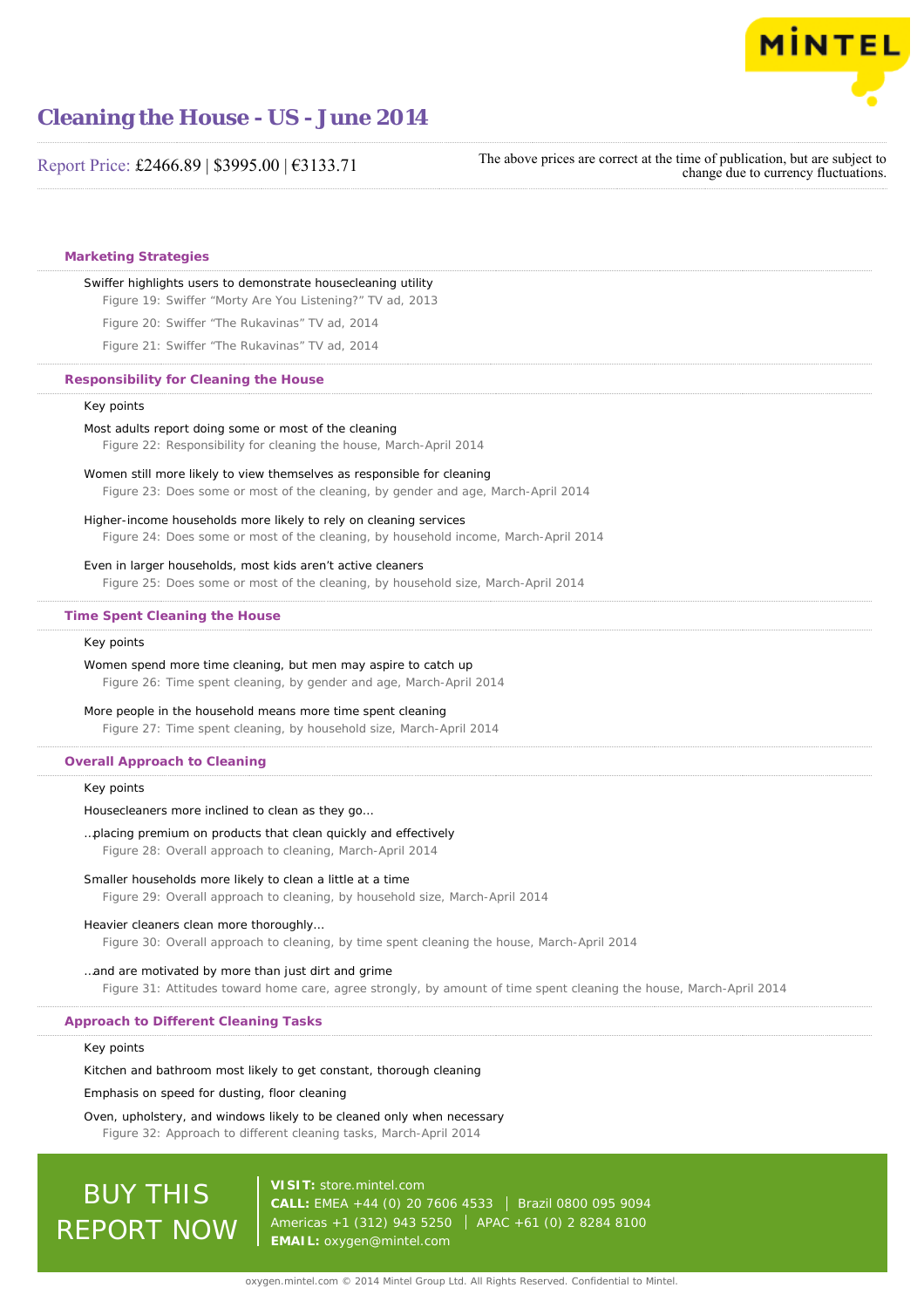

# Report Price: £2466.89 | \$3995.00 | €3133.71

# The above prices are correct at the time of publication, but are subject to change due to currency fluctuations.

Women 35+ most likely to give bathroom, kitchen constant cleanup

Figure 33: Approach to cleaning the bathroom, by gender and age, March-April 2014

Figure 34: Approach to cleaning the kitchen, by gender and age, March-April 2014

### **What it Means to be Clean, by Room of the House**

#### Key points

Disinfection and scent are key in bathroom

Kitchen must look nice and be germ-free

### Visual cues likely to be enough for bedroom, living room

Figure 35: Cues for having cleaned enough, by rooms of the house, March-April 2014

#### **Household Care Segmentation – Cluster Analysis**

Figure 36: Household care segments, March-April 2014

#### Easy Greens

Demographics

## Household care attitudes and approach to cleaning the house

**Opportunity** 

Disengageds

Demographics

Household care attitudes and approach to cleaning the house

Opportunity

Deep Cleaners

Demographics

Household care attitudes and approach to cleaning the house

# **Opportunity**

## Household care segment characteristic tables

Figure 37: Attitudes toward home care, by household care segments, March-April 2014

Figure 38: Attitudes toward home care, any agree, by household care segments, March-April 2014

Figure 39: Does some or most of the cleaning, by household care segments, March-April 2014

Figure 40: Time spent cleaning, by household care segments, March-April 2014

Figure 41: overall approach to cleaning, by household care segments, by amount of time spent cleaning the house, March-April 2014

Figure 42: Approach to cleaning the bathroom, by household care segments, March-April 2014

Figure 43: Approach to cleaning the kitchen, by household care segments, March-April 2014

Figure 44: Approach to cleaning the oven, by household care segments, March-April 2014

Figure 45: Approach to vacuuming floors, by household care segments, March-April 2014

Figure 46: Approach to mopping floors, by household care segments, March-April 2014

Figure 47: Approach to sweeping floors, by household care segments, March-April 2014

Figure 48: Approach to dusting items/furniture, by household care segments, March-April 2014

Figure 49: Approach to polishing furniture (eg tables), by household care segments, March-April 2014

Figure 50: Approach to vacuuming fabrics/upholstery, by household care segments, March-April 2014

Figure 51: Approach to spot cleaning fabrics/upholstery, by household care segments, March-April 2014

# BUY THIS REPORT NOW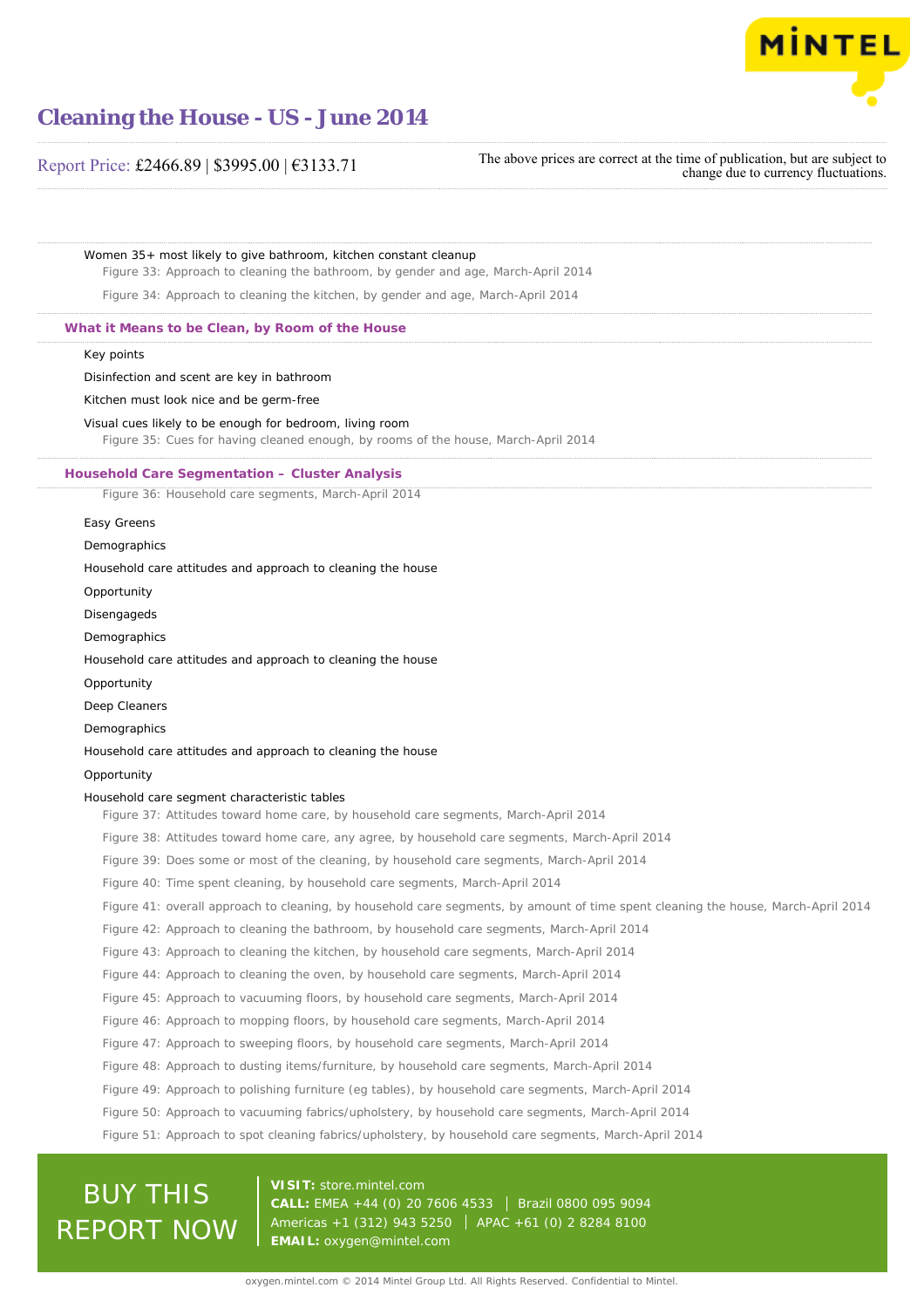

# Report Price: £2466.89 | \$3995.00 | €3133.71

The above prices are correct at the time of publication, but are subject to change due to currency fluctuations.

Figure 52: Approach to shampooing fabrics/upholstery, by household care segments, March-April 2014

Figure 53: Approach to windows, by household care segments, March-April 2014

Figure 54: Cues for having cleaned enough, the kitchen, by household care segments, March-April 2014

Figure 55: Cues for having cleaned enough, bathroom, by household care segments, March-April 2014

Figure 56: Cues for having cleaned enough, bedroom, by household care segments, March-April 2014

Figure 57: Cues for having cleaned enough, living room/family room, by household care segments, March-April 2014

#### Household care segment demographic tables

Figure 58: Household care segments, by demographic, March-April 2014

#### Household care segmentation methodology

## **Impact of Race and Hispanic Origin**

#### Key points

### Opportunity to help black parents involve their kids in housecleaning

Figure 59: Does some or most of the cleaning, by race/Hispanic origin, March-April 2014

#### Hispanics spend more time cleaning than other groups

Figure 60: Time spent cleaning, by race/Hispanic origin, March-April 2014

#### Hispanics tend to more thorough cleaning, more specialized products

Figure 61: overall approach to cleaning, by race/Hispanic origin, March-April 2014

## Black and Hispanic consumers deeply engaged in housecleaning

#### Opportunity for natural cleaning products among Hispanics

Figure 62: Attitudes toward home care, by race and Hispanic origin, March-April 2014

#### **Custom Consumer Groups**

#### Type of home has modest impact on amount of time spent cleaning

Figure 63: Time spent cleaning, by primary residence status, March-April 2014

#### Renters likely to prefer multipurpose cleaners

Figure 64: overall approach to cleaning, by primary residence status, March-April 2014

#### Cleaning motivations consistent across homeownership status, home type

Figure 65: Attitudes toward home care, by primary residence status, March-April 2014

# **Appendix – Other Useful Consumer Tables**

#### Responsibility for cleaning the house

Figure 66: Does some or most of the cleaning, by time spent cleaning, March-April 2014

#### Time spent cleaning

Figure 67: Time spent cleaning, by household income, March-April 2014

#### Overall approach to cleaning

Figure 68: Overall approach to cleaning, by gender and age, March-April 2014

Figure 69: Overall approach to cleaning, by household income, March-April 2014

#### Attitudes toward home care

Figure 70: Attitudes toward home care, by gender and age, March-April 2014 Figure 71: Attitudes toward home care, by household income, March-April 2014

# BUY THIS REPORT NOW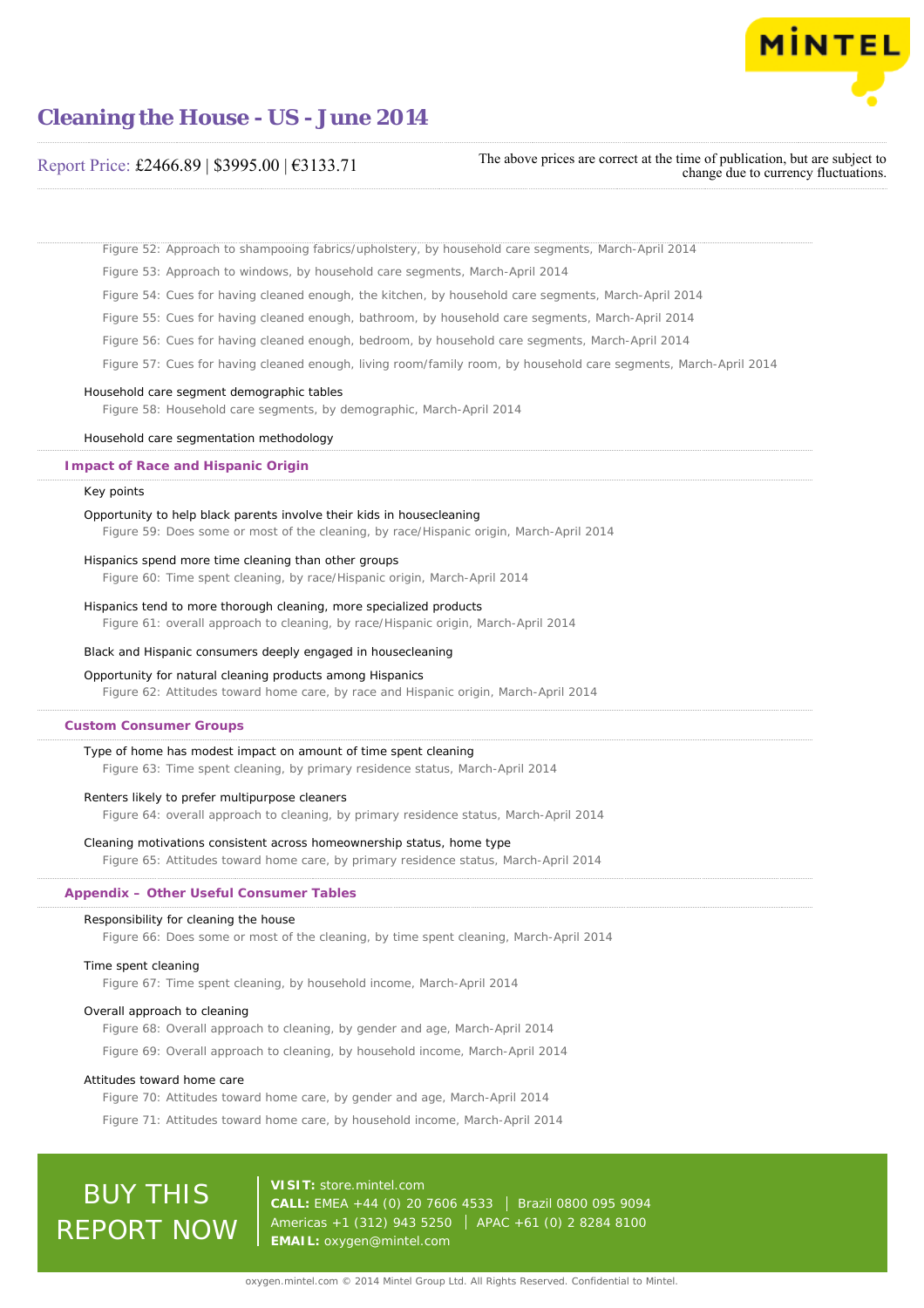

# Report Price: £2466.89 | \$3995.00 | €3133.71

The above prices are correct at the time of publication, but are subject to change due to currency fluctuations.

Figure 72: Attitudes toward home care, by household size, March-April 2014

#### Approach cleaning the bathroom

Figure 73: Approach to cleaning the bathroom, by household income, March-April 2014

Figure 74: Approach to cleaning the bathroom, by household size, March-April 2014

Figure 75: Approach to cleaning the bathroom, by race/Hispanic origin, March-April 2014

Figure 76: Approach to cleaning the bathroom, by time spent cleaning the house, March-April 2014

#### Approach cleaning the kitchen

- Figure 77: Approach to cleaning the kitchen, by household income, March-April 2014
- Figure 78: Approach to cleaning the kitchen, by household size, March-April 2014
- Figure 79: Approach to cleaning the kitchen, by race/Hispanic origin, March-April 2014
- Figure 80: Approach to cleaning the kitchen, by time spent cleaning the house, March-April 2014

#### Approach to cleaning the oven

Figure 81: Approach to cleaning the oven, by gender and age, March-April 2014 Figure 82: Approach to cleaning the oven, by household income, March-April 2014 Figure 83: Approach to cleaning the oven, by household size, March-April 2014 Figure 84: Approach to cleaning the oven, by race/Hispanic origin, March-April 2014 Figure 85: Approach to cleaning the oven, by time spent cleaning the house, March-April 2014

## Approach to vacuuming floors

Figure 86: Approach to vacuuming floors, by gender and age, March-April 2014 Figure 87: Approach to vacuuming floors, by household income, March-April 2014 Figure 88: Approach to vacuuming floors, by household size, March-April 2014 Figure 89: Approach to vacuuming floors, by race/Hispanic origin, March-April 2014 Figure 90: Approach to vacuuming floors, by time spent cleaning the house, March-April 2014

#### Approach to mopping floors

Figure 91: Approach to mopping floors, by gender and age, March-April 2014 Figure 92: Approach to mopping floors, by household income, March-April 2014 Figure 93: Approach to mopping floors, by household size, March-April 2014 Figure 94: Approach to mopping floors, by race/Hispanic origin, March-April 2014 Figure 95: Approach to mopping floors, by time spent cleaning the house, March-April 2014

#### Approach to sweeping floors

Figure 96: Approach to sweeping floors, by gender and age, March-April 2014

- Figure 97: Approach to sweeping floors, by household income, March-April 2014
- Figure 98: Approach to sweeping floors, by household size, March-April 2014
- Figure 99: Approach to sweeping floors, by race/Hispanic origin, March-April 2014

Figure 100: Approach to sweeping floors, by time spent cleaning the house, March-April 2014

#### Approach to dusting items/furniture

Figure 101: Approach to dusting items/furniture, by gender and age, March-April 2014 Figure 102: Approach to dusting items/furniture, by household income, March-April 2014 Figure 103: Approach to dusting items/furniture, by household size, March-April 2014

# BUY THIS REPORT NOW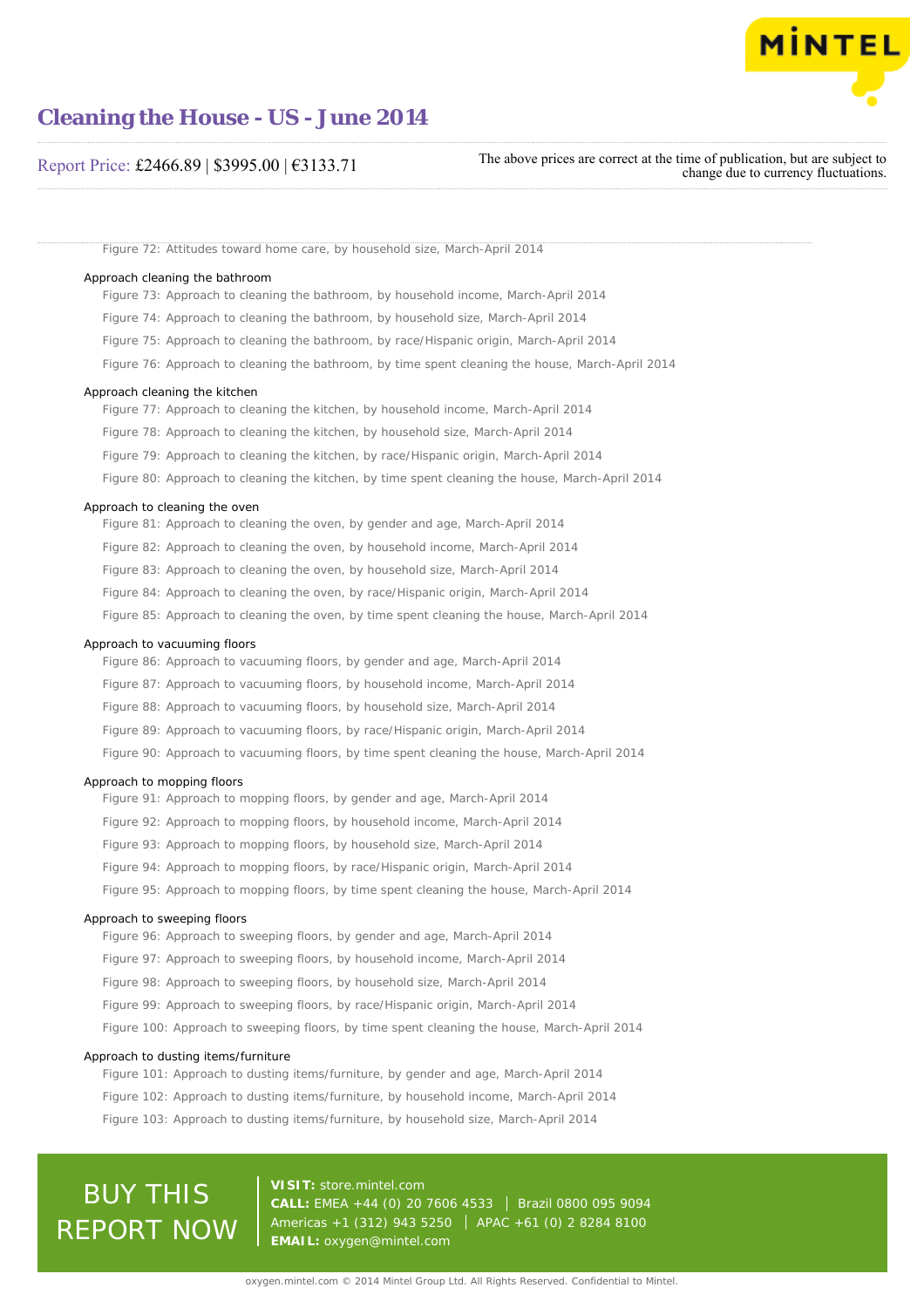

# Report Price: £2466.89 | \$3995.00 | €3133.71

The above prices are correct at the time of publication, but are subject to change due to currency fluctuations.

Figure 104: Approach to dusting items/furniture, by race/Hispanic origin, March-April 2014 Figure 105: Approach to dusting items/furniture, by household care segments, March-April 2014

#### Approach to polishing furniture

Figure 106: Approach to polishing furniture (eg tables), by gender and age, March-April 2014 Figure 107: Approach to polishing furniture (eg tables), by household income, March-April 2014 Figure 108: Approach to polishing furniture (eg tables), by household size, March-April 2014

- Figure 109: Approach to polishing furniture (eg tables), by race/Hispanic origin, March-April 2014
- Figure 110: Approach to polishing furniture (eg tables), by time spent cleaning the house, March-April 2014

#### Approach to vacuuming fabrics/upholstery

Figure 111: Approach to vacuuming fabrics/upholstery, by gender and age, March-April 2014 Figure 112: Approach to vacuuming fabrics/upholstery, by household income, March-April 2014 Figure 113: Approach to vacuuming fabrics/upholstery, by household size, March-April 2014 Figure 114: Approach to vacuuming fabrics/upholstery, by race/Hispanic origin, March-April 2014 Figure 115: Approach to vacuuming fabrics/upholstery, by household care segments, March-April 2014

#### Approach to spot cleaning fabrics/upholstery

Figure 116: Approach to spot cleaning fabrics/upholstery, by gender and age, March-April 2014

- Figure 117: Approach to spot cleaning fabrics/upholstery, by household income, March-April 2014
- Figure 118: Approach to spot cleaning fabrics/upholstery, by household size, March-April 2014
- Figure 119: Approach to spot cleaning fabrics/upholstery, by household care segments, March-April 2014
- Figure 120: Approach to spot cleaning fabrics/upholstery, by time spent cleaning the house, March-April 2014

#### Approach to shampooing fabrics/upholstery

Figure 121: Approach to shampooing fabrics/upholstery, by gender and age, March-April 2014

- Figure 122: Approach to shampooing fabrics/upholstery, by household income, March-April 2014
- Figure 123: Approach to shampooing fabrics/upholstery, by household size, March-April 2014
- Figure 124: Approach to shampooing fabrics/upholstery, by race/Hispanic origin, March-April 2014
- Figure 125: Approach to shampooing fabrics/upholstery, by time spent cleaning the house, March-April 2014

#### Approach to windows

Figure 126: Approach to windows, by household care segments, March-April 2014

- Figure 127: Approach to windows, by household income, March-April 2014
- Figure 128: Approach to windows, by household size, March-April 2014
- Figure 129: Approach to windows, by race/Hispanic origin, March-April 2014

Figure 130: Approach to windows, by time spent cleaning the house, March-April 2014

#### Cues for having cleaned enough, the kitchen

- Figure 131: Cues for having cleaned enough, the kitchen, by gender and age, March-April 2014
- Figure 132: Cues for having cleaned enough, the kitchen, by household income, March-April 2014
- Figure 133: Cues for having cleaned enough, the kitchen, by household size, March-April 2014
- Figure 134: Cues for having cleaned enough, the kitchen, by race/Hispanic origin, March-April 2014
- Figure 135: Cues for having cleaned enough, the kitchen, by time spent cleaning the house, March-April 2014

#### Cues for having cleaned enough, bathroom

# BUY THIS REPORT NOW